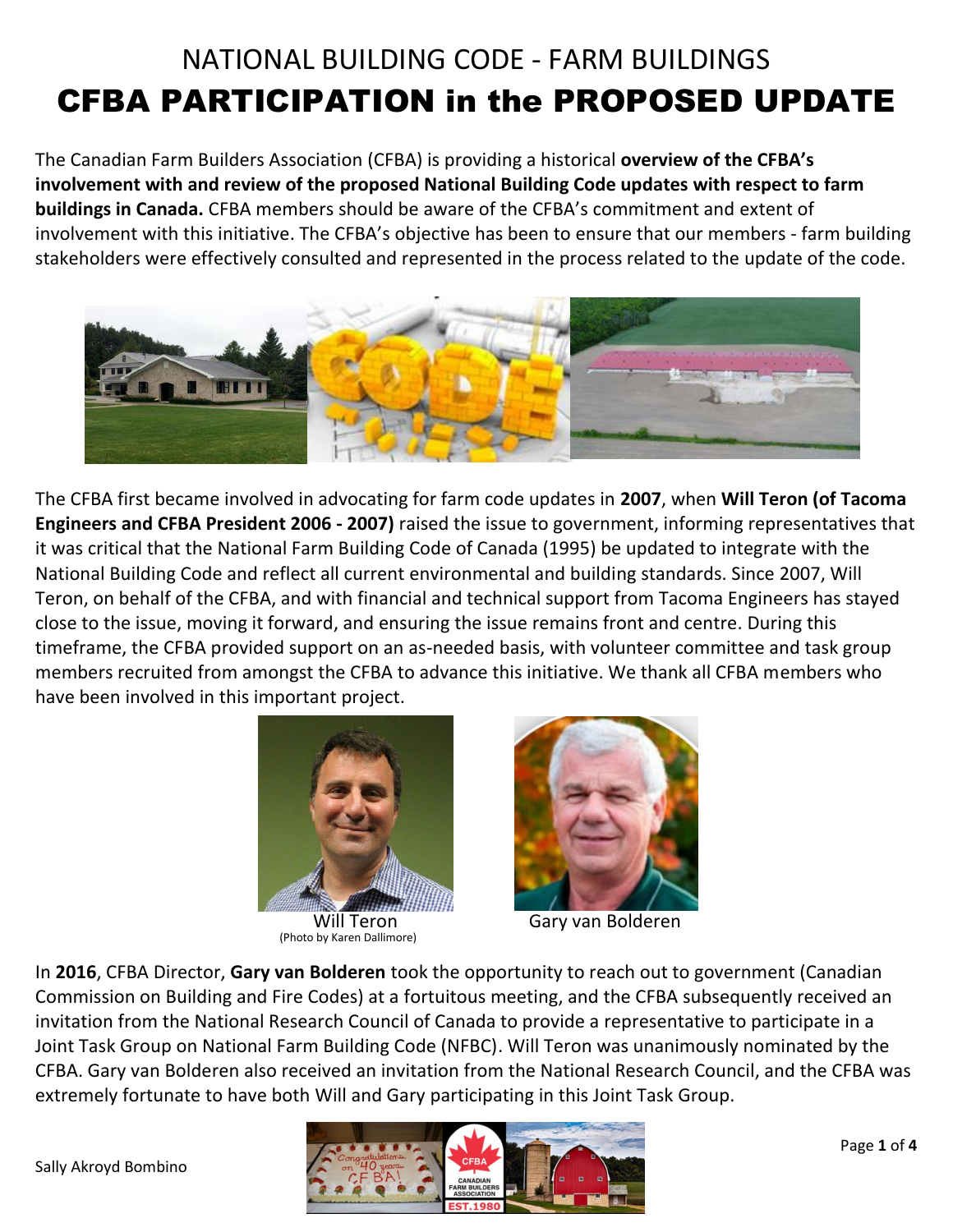The CFBA established a committee in March 2016 to support Will Teron as the CFBA representative, and we sincerely thank both Will and Gary, in addition to the committee members for their involvement in this.

Our colleagues from the **Ontario Ministry of Agriculture, Food, and Rural Affairs** (OMAFRA) - **Dan Ward**, **Vicki Hilborn**, and **Steve Beadle** were also involved in the Joint Task Group on Farm Buildings and we sincerely appreciate their work in support of this initiative and in furthering an updated farm building regulation in Ontario.



### **March 2016 – 2019 Task Force Committee Members**

Will Teron of Tacoma Engineers (Chair) Gary van Bolderen of DutchMasters Terry Rothwell of Tampa Hall Dan Ward of OMAFRA Vicki Hilborn of OMAFRA Steve Beadle of OMAFRA

Matt Farrell of the Township of Huron Kinloss Ed Podniewicz of the Municipality of North Perth Dan Reymer of Middlesex Concrete Forming Herman Post of POST Farm Structures Chris Feenstra of Gara Farm Buildings

#### **Codes Canada: Members of Joint Task Group**

Will Teron of Tacoma Engineers Gary van Bolderen of DutchMasters **Codes Canada 'Active' Observers:** Dan Ward of OMAFRA Vicki Hilborn of OMAFRA Steve Beadle of OMAFRA

**Codes Canada: Members of Standing Committee on Structural Design - Working Group on Farm Buildings (2015 on)**

Dr. Jan Jofriet, University of Guelph, Professor Emeritus Will Teron of Tacoma Engineers

**Codes Canada: Standing Committee for Farm Buildings (to 1995 Farm Code publication)** Dr. Jan Jofriet, University of Guelph, Professor Emeritus, Chair

The release of the proposed updates had been anticipated for some time, and the CFBA had readied a group to review the information, once it became public. **The long-awaited updates became available for public review and comment for the period January 13th to March 13th, 2020**. The proposed farm building regulations were developed by Codes Canada (an arm of National Research Council Canada). The process had taken **13 years** to arrive at this point.

The **CFBA established a Task Group in January 2020 to review and respond to the proposed updates**.

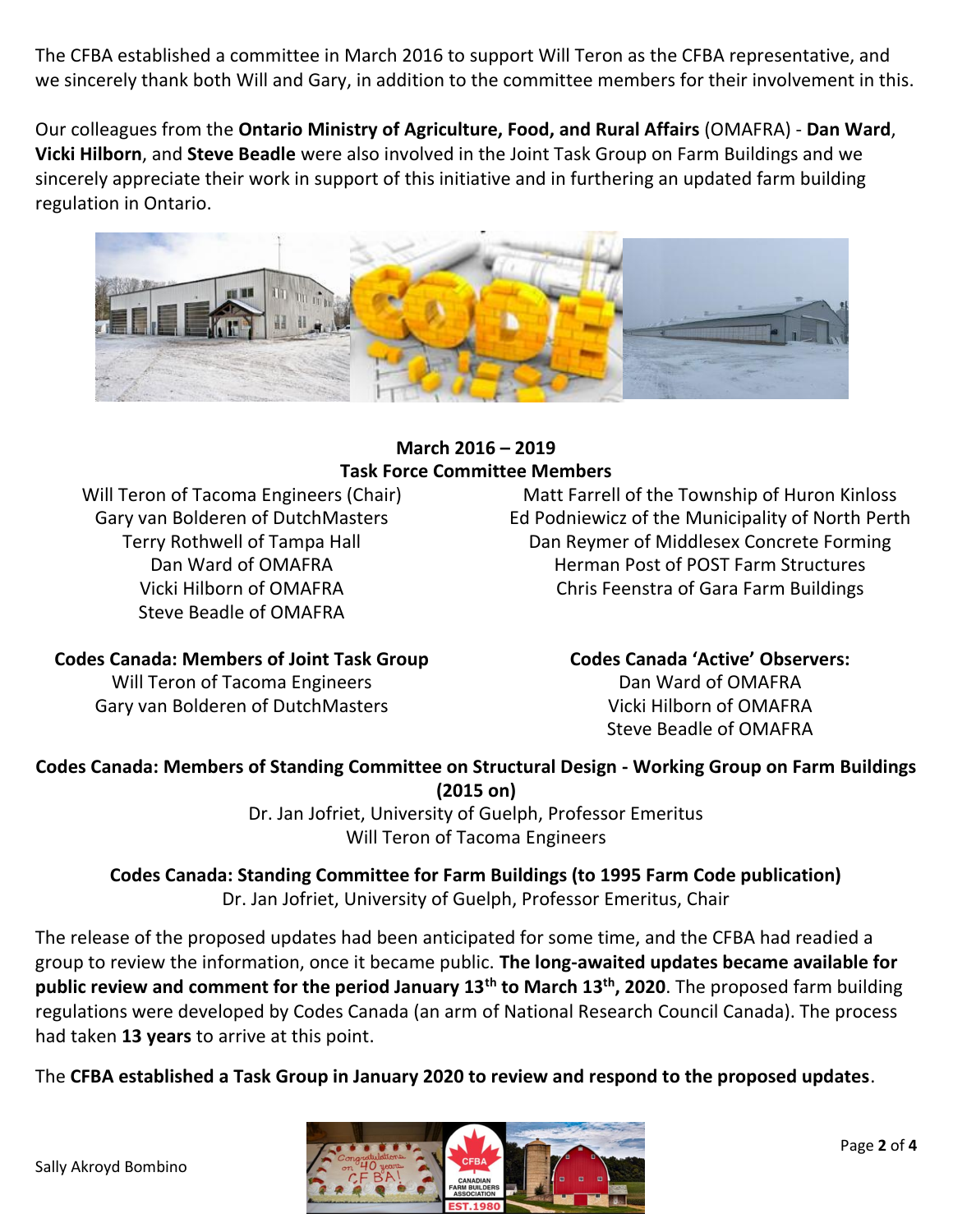To encourage additional stakeholders to submit comments during the public review period, the CFBA forwarded the proposed updates to numerous construction and agricultural organizations across the country, sharing the information with these groups as they are likely to be impacted by the proposed changes in the future. The CFBA subsequently fielded inquiries from representatives of many of these groups who were seeking support in performing their own review.

We offer a sincere thank you to co-Chairs **Bram Van den Heuvel of Stonecrest Engineering** and **Tyler Griffith of Tacoma Engineers**, along with the members of the **CFBA Task Group; National Building Code - Part 2 Farm Buildings** (list following), for their extensive work on this project. The impact of this will be felt by all CFBA members and extends beyond the CFBA to farm building and agriculture across Canada. We thank **Steve Beadle** of **OMAFRA** for support with distributing to agricultural organizations, **Matt Farrell** of **Huron Perth** and the **Ontario Building Officials Association** (O.B.O.A.) for distributing to a network of building officials across Canada, and **Ian Cunningham** of the **Council of Ontario Construction Associations** (COCA) for distributing to provincial construction associations across Canada.



The CFBA's Part 2 Farm Buildings Task Group commenced mid-January 2020. The Task Group co-Chairs established a plan, and under their guidance, the group:

- reviewed and evaluated the extensive proposed code information
- **•** determined necessary feedback
- organized and facilitated a CFBA member feedback session
- prepared **45 response comments** regarding the proposed update
- submitted the response comments via the established portal

In addition, the Task Group co-Chairs prepared and delivered a presentation to Conference attendees @ the CFBA's Annual Conference on February 28th, 2020.

The above proceedings took place during the January – March 2020 timeframe, and were a significant undertaking for the CFBA and we sincerely thank all our contributors and their employers for the support. We especially recognize **Tacoma Engineers** and **Stonecrest Engineerin**g for providing the Task Group co-Chairs in support of this project, and also we appreciate and thank **Tacoma Engineers** and **Tampa Hall Ltd.** for providing the meeting venues necessary to support this endeavour.

We sincerely thank **Tyler Griffith of Tacoma Engineers**, and **Bram Van den Heuvel of Stonecrest Engineering** for their extensive hours of work and commitment to leading this project, in addition to special mention and thanks to Task Group members **Patricia Douel** of the **City of Hamilton**, and **Terry Rothwell** of **Tampa Hall** and the CFBA's Past President - for their considerable efforts and support in preparing CFBA's 45 comments and recommendations, and then formally submitting these one by one via the online portal to Codes Canada.